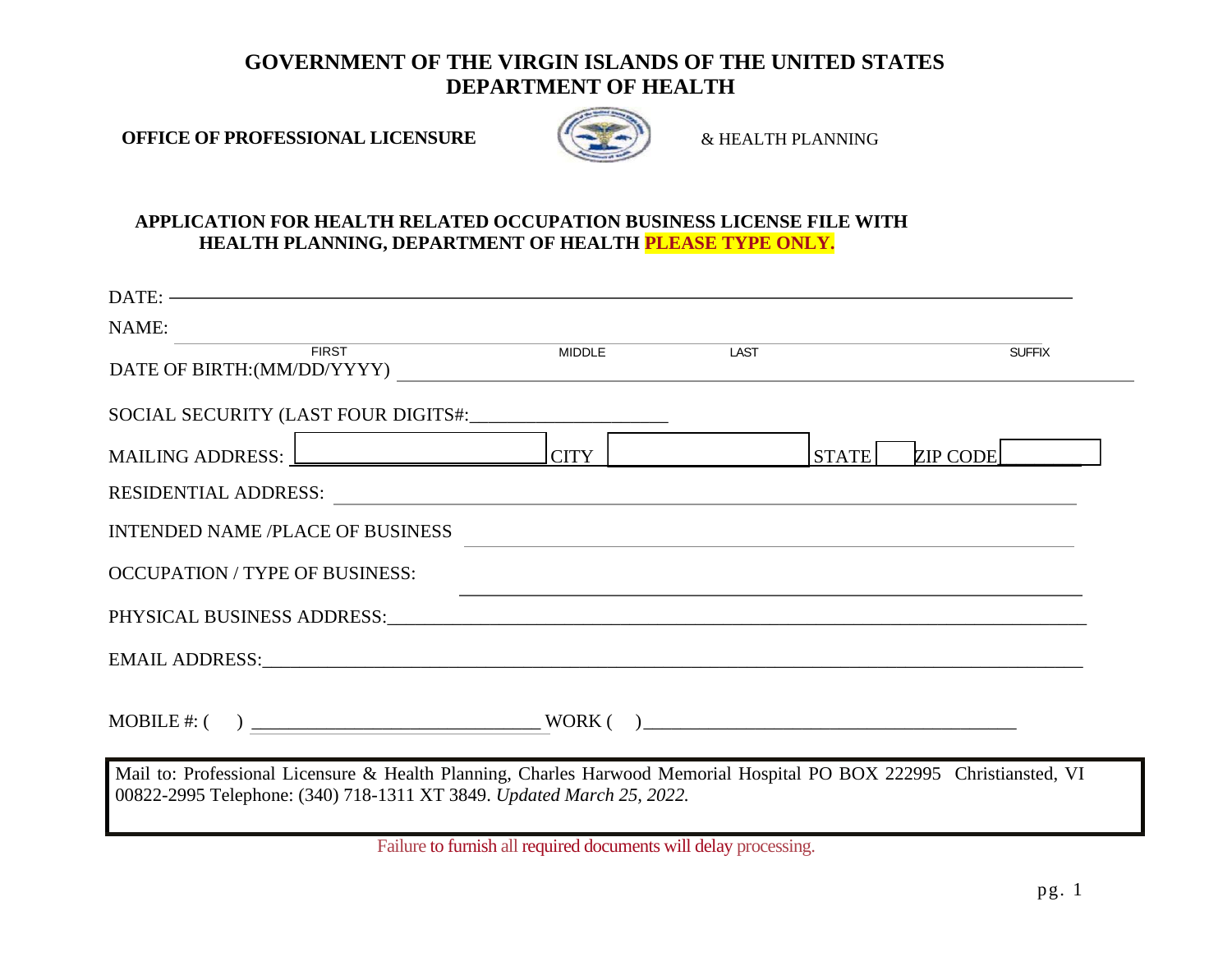# **EDUCATION/TRAINING**

| <b>SCHOOL NAME/ ADDRESS</b> | <b>DATES</b>  | <b>GRAD. IY/N1 DEGREE/#HRS</b> |             | <b>CONTACT NAME/TELEPHONE #</b> | <b>OFFICE USE</b> |
|-----------------------------|---------------|--------------------------------|-------------|---------------------------------|-------------------|
|                             | START         | $Y - N$                        | DEGREE TYPE |                                 |                   |
|                             | <b>FINISH</b> | $Y - N$                        | #HOURS      |                                 |                   |
|                             | MARI          | $Y - N$                        | DEGREE TYPE |                                 |                   |
|                             | <b>FINISH</b> | $Y - N$                        | #HOURS      |                                 |                   |
|                             | <b>START</b>  | $Y - N$                        | DEGREE TYPE |                                 |                   |
|                             | <b>FINISH</b> | $Y - N$                        | #HOURS      |                                 |                   |
|                             | <b>START</b>  | $Y - N$                        | DEGREE TYPE |                                 |                   |
|                             | <b>FINISH</b> | $Y - N$                        | #HOURS      |                                 |                   |

## PLEASE COPY AND ADD BLANK SHEET(S) IF NECESSARY.

## **STATE /PROFESSIONAL/CERTIFICATIONS**

| <b>STATE/ORGANIZATION</b> | LICENSE#/TYPE EXPIRATION | CONTACT NAME/TELWADDRESS                                                                       | OFFICE USE |
|---------------------------|--------------------------|------------------------------------------------------------------------------------------------|------------|
|                           |                          |                                                                                                |            |
|                           |                          |                                                                                                |            |
|                           |                          |                                                                                                |            |
|                           |                          |                                                                                                |            |
|                           |                          |                                                                                                |            |
|                           |                          |                                                                                                |            |
|                           |                          |                                                                                                |            |
|                           |                          |                                                                                                |            |
|                           |                          |                                                                                                |            |
|                           |                          |                                                                                                |            |
|                           |                          |                                                                                                |            |
|                           |                          | Mail to: Professional. Licensure & Health Planning, PO BOX 222995 Christiansted, VI 00822-2995 |            |
|                           |                          | Telephone: (340) 718-1311 XT 3849_updated 03/25/2022                                           |            |

Failure to furnish all required documents will delay processing.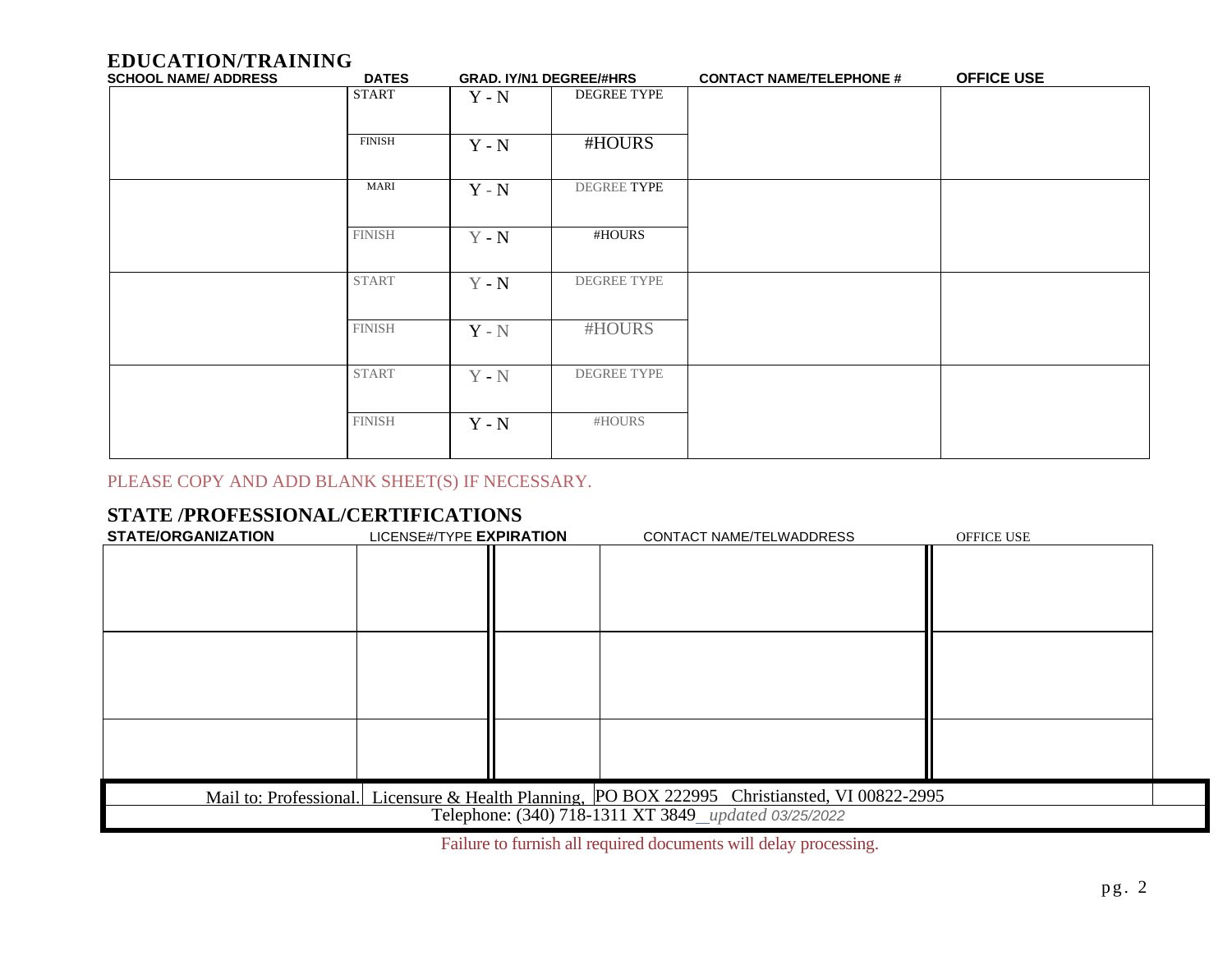# **WORK EXPERIENCE**

| <b>EMPLOYER'S ADDRESS</b>                                                                                                                                                                                                                                                                                                          | <b>DATES</b>  | <b>POSITION</b> | <b>CONTACT NAME/TELEPHONE #</b> | <b>OFFICE USE</b> |
|------------------------------------------------------------------------------------------------------------------------------------------------------------------------------------------------------------------------------------------------------------------------------------------------------------------------------------|---------------|-----------------|---------------------------------|-------------------|
|                                                                                                                                                                                                                                                                                                                                    | <b>START</b>  |                 |                                 |                   |
|                                                                                                                                                                                                                                                                                                                                    |               |                 |                                 |                   |
|                                                                                                                                                                                                                                                                                                                                    | <b>FINISH</b> |                 |                                 |                   |
|                                                                                                                                                                                                                                                                                                                                    | <b>START</b>  |                 |                                 |                   |
|                                                                                                                                                                                                                                                                                                                                    |               |                 |                                 |                   |
|                                                                                                                                                                                                                                                                                                                                    | <b>FINISH</b> |                 |                                 |                   |
|                                                                                                                                                                                                                                                                                                                                    |               |                 |                                 |                   |
|                                                                                                                                                                                                                                                                                                                                    | <b>START</b>  |                 |                                 |                   |
|                                                                                                                                                                                                                                                                                                                                    | <b>FINISH</b> |                 |                                 |                   |
|                                                                                                                                                                                                                                                                                                                                    |               |                 |                                 |                   |
|                                                                                                                                                                                                                                                                                                                                    | <b>START</b>  |                 |                                 |                   |
|                                                                                                                                                                                                                                                                                                                                    |               |                 |                                 |                   |
|                                                                                                                                                                                                                                                                                                                                    | <b>FINISH</b> |                 |                                 |                   |
| COPY AND ADD ADDITIONAL SHEETS IF NECESSARY.                                                                                                                                                                                                                                                                                       |               |                 |                                 |                   |
|                                                                                                                                                                                                                                                                                                                                    |               |                 |                                 |                   |
| $\mathbf{H}$ $\mathbf{H}$ $\mathbf{H}$ $\mathbf{H}$ $\mathbf{H}$ $\mathbf{H}$ $\mathbf{H}$ $\mathbf{H}$ $\mathbf{H}$ $\mathbf{H}$ $\mathbf{H}$ $\mathbf{H}$ $\mathbf{H}$ $\mathbf{H}$ $\mathbf{H}$ $\mathbf{H}$ $\mathbf{H}$ $\mathbf{H}$ $\mathbf{H}$ $\mathbf{H}$ $\mathbf{H}$ $\mathbf{H}$ $\mathbf{H}$ $\mathbf{H}$ $\mathbf{$ |               |                 |                                 |                   |

|          |  |  | Has applicant ever undergone disciplinary hearing? VES | NO |
|----------|--|--|--------------------------------------------------------|----|
| Explain: |  |  |                                                        |    |

| Has applicant been convicted of felony or misdemeanor? | N( |
|--------------------------------------------------------|----|
| $\mathbb{E}$ xplain.                                   |    |

 Mail to: Professional Licensure & Health Planning, PO BOX 222995 Christiansted, VI 00822-2995 Telephone: (340) 718-1311 XT 3849 *updated 03/25/2022*

\_\_\_\_\_\_\_\_\_\_\_\_\_\_\_\_\_\_\_\_\_\_\_\_\_\_\_\_\_\_\_\_\_\_\_\_\_\_\_\_\_\_\_\_\_\_\_\_\_\_\_\_\_\_\_\_\_\_\_\_\_\_\_\_\_\_\_\_\_\_\_\_\_\_\_\_\_\_\_\_\_\_\_\_\_\_\_\_\_\_\_\_\_\_\_\_\_\_\_\_\_

\_\_\_\_\_\_\_\_\_\_\_\_\_\_\_\_\_\_\_\_\_\_\_\_\_\_\_\_\_\_\_\_\_\_\_\_\_\_\_\_\_\_\_\_\_\_\_\_\_\_\_\_\_\_\_\_\_\_\_\_\_\_\_\_\_\_\_\_\_\_\_\_\_\_\_\_\_\_\_\_\_\_\_\_\_\_\_\_\_\_\_\_\_\_\_\_\_\_\_\_\_\_\_\_\_\_\_\_\_\_\_\_\_\_\_

Failure to furnish all required documents will delay processing.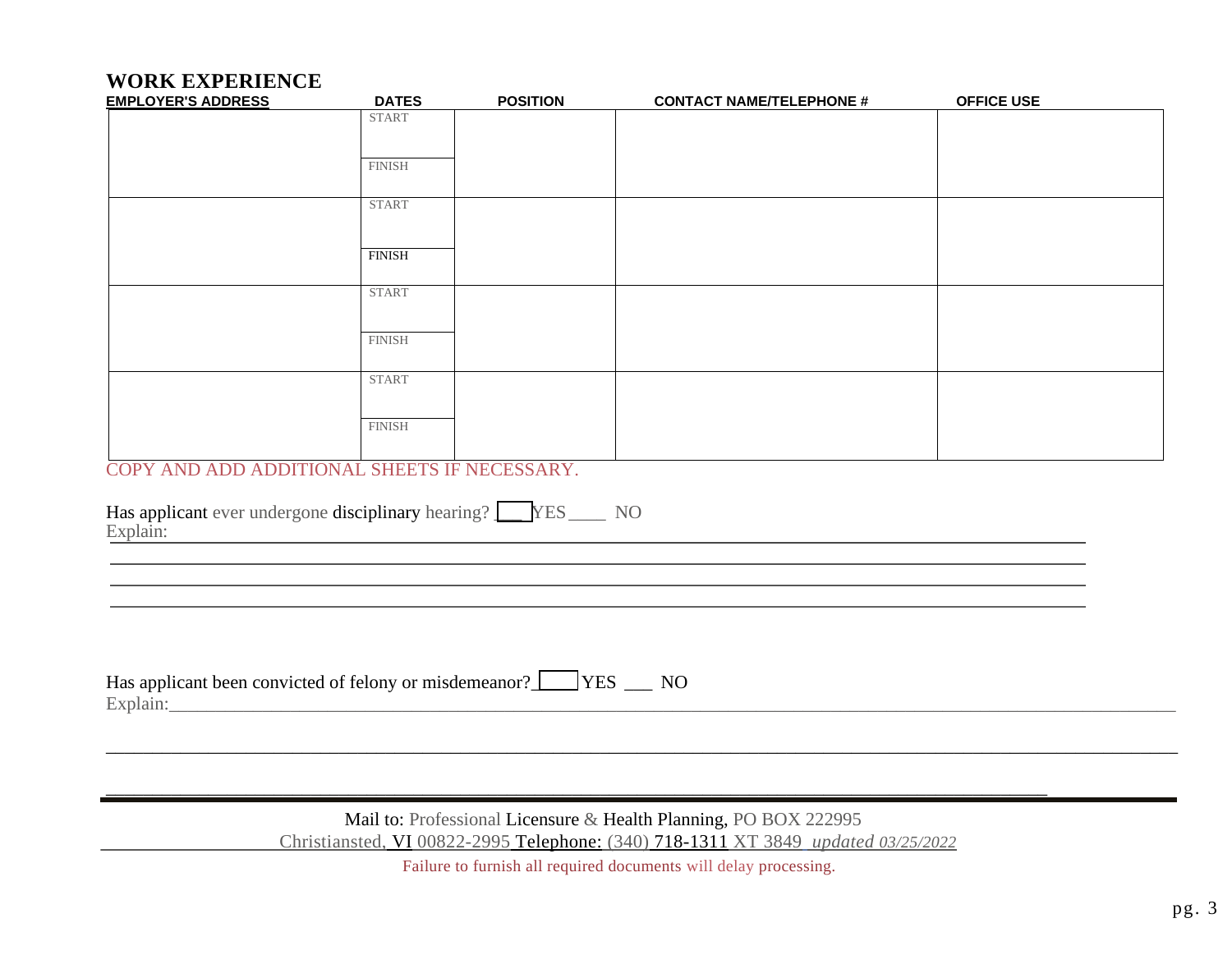| Has there been a malpractice settlement? VESNO If (YES) How many?                                         |                                                                                                                                                                                                                                                                                                                                                                |  |  |  |
|-----------------------------------------------------------------------------------------------------------|----------------------------------------------------------------------------------------------------------------------------------------------------------------------------------------------------------------------------------------------------------------------------------------------------------------------------------------------------------------|--|--|--|
|                                                                                                           |                                                                                                                                                                                                                                                                                                                                                                |  |  |  |
|                                                                                                           |                                                                                                                                                                                                                                                                                                                                                                |  |  |  |
|                                                                                                           |                                                                                                                                                                                                                                                                                                                                                                |  |  |  |
| application.<br>the control of the control of the control of the control of the control of the control of | I hereby affirm, under the penalties of perjury, that the statements made in this application are true, complete and correct. I further<br>wave, for process of this application, any confidentiality provisions concerning the information required to be provided to this<br>the contract of the contract of the contract of the contract of the contract of |  |  |  |
|                                                                                                           |                                                                                                                                                                                                                                                                                                                                                                |  |  |  |
|                                                                                                           |                                                                                                                                                                                                                                                                                                                                                                |  |  |  |
| <b>APPLICANT SIGNATURE/ DATE</b>                                                                          | <b>WITNESS SIGNATURE/DATE</b>                                                                                                                                                                                                                                                                                                                                  |  |  |  |
| <b>NOTARY PUBLIC</b>                                                                                      |                                                                                                                                                                                                                                                                                                                                                                |  |  |  |
|                                                                                                           |                                                                                                                                                                                                                                                                                                                                                                |  |  |  |
|                                                                                                           |                                                                                                                                                                                                                                                                                                                                                                |  |  |  |
|                                                                                                           |                                                                                                                                                                                                                                                                                                                                                                |  |  |  |
|                                                                                                           | Mail to: Professional Licensure & Health Planning, PO BOX 222995<br>Christiansted, VI 00822-2995 Telephone: (340) 718-1311 XT 3849 updated 03/25/2022                                                                                                                                                                                                          |  |  |  |
|                                                                                                           | Failure to furnish all required documents will delay processing.                                                                                                                                                                                                                                                                                               |  |  |  |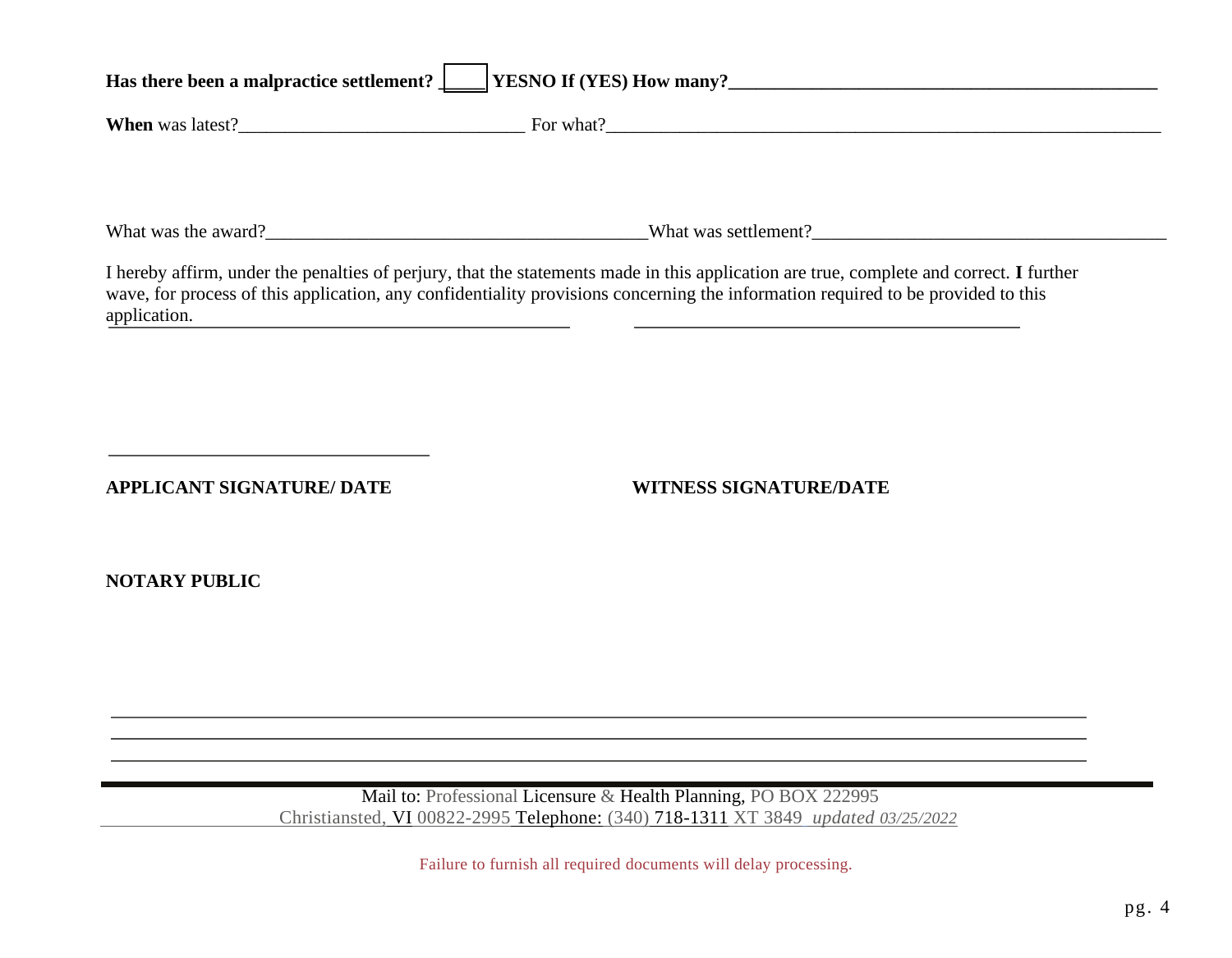BE SURE TO ATTACH:

- **1.** LEGIBLE COPY OF GOVERNMENT ISSUED IDENTIFICATION;
- **2.** HAVE **OFFICIAL** SCHOOL TRANSCRIPT(S) FORWARDED TO PROFESSINAL LICENSURE & HEALTH PLANNING OFFICE;
- **3.** HAVE **OFFICIAL** STATE LICENSE VERICATION(S) FROM ALL STATES EVER LICENSED FORWARDED TO BOARD OFFICE;
- **4.** INCLUDE DETAILED NARRATIVE DESCRIBING PROPOSED BUSINESS (SERVICE, LOCATION, MOUs, CONTRACTS, ETC...);
- **5.** COPY OF CREDENTIALS;
- **6. NOTARIZED** NON ADDICTION LETTER;
- **7.** TWO (2) CURRENT, ORIGINAL SIGNED CHARACTER REFERENCE LETTERS (FROM COLLEAGUES OR CLIENTS FAMILIAR WITH YOUR OCCUPATIONAL SKILLS);
- **8.** COPY OF VI POLICE RECORD AND IF LIVING IN THE USVI LESS THAN 2 YEARS,YOU ALSO NEED TO SUBMIT POLICE RECORD FROM LAST CITY/STATE OR COUNTRY OF RESIDENCE PRIOR TO MOVING TO THE USVI;
- **9.** SUBMIT PROOF OF NATIONAL CERTIFICATION IN YOUR RESPPECTIVE OCCUPATION;
- **10.** PROOF OF LIABILITY INSURANCE;
- **11.** COMPLETE **NOTARIZED** AUTHORIZATION OF RELEASE FORM;
- **12.** SUBMIT COPIES OF DIPLOMAS, CERTIFICATIONS, LICENSES, ETC...; AND
- **13.** THE APPLICATION MUST BE **NOTARIZED**.

**BE SURE TO KEEP A COPY OF THE APPLICATION FOR YOUR FILE (Do not send any official original documents) AND MAIL THE ORIGINAL APPLICATION TO THE ADDRESS BELOW (FAXED AND EMAIL APPLICATIONS NOT ACCEPTED):**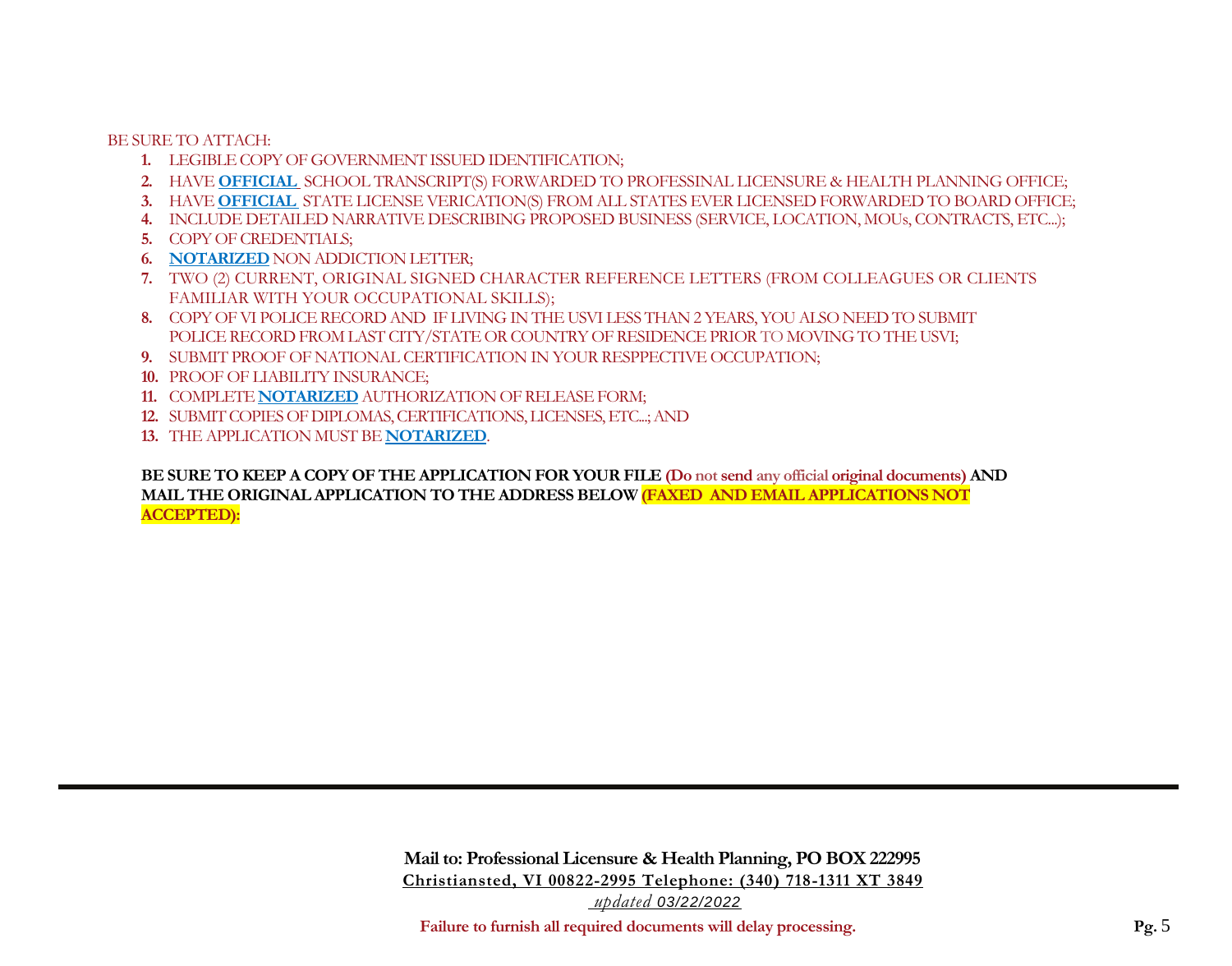

### **AUTHORIZATION FOR RELEASE OF INFORMATION**

In connection with my application for allied health clearance in the United States Virgin Islands, I hereby authorize and consent to the release of any and all information requested by the Virgin Islands Department of Health's Office of Professional Licensure and Health Planning (PLHP).

Additionally, I release from liability any hospital or agency releasing such information to PLHP in good faith.

- Make inquiries concerning such information about me to my employer (past and present),hospital(s),or institution(s), my reference(s), all governmental agencies and instrumentalities (local, state, federal, or foreign);
- Authorize the release of such information and copies of related records and documents to PLHP;
- Authorize PLHP to disclose to such persons, employers, hospitals, institutions, organizations, references, governmental agencies and instrumentalities identifying and other information about me sufficient to enable the Board to make such inquiries;
- Release from liability all those who provide information to the Virgin Islands Department of Health or PLHP in good faith and without malice in response to such inquiries.

| Signature                                                                                                                                                                                       | Date |
|-------------------------------------------------------------------------------------------------------------------------------------------------------------------------------------------------|------|
|                                                                                                                                                                                                 |      |
| <b>Print Name</b>                                                                                                                                                                               |      |
| Subscribed and sworn to before me this $\frac{1}{2}$ day of $\frac{1}{2}$ 20                                                                                                                    |      |
|                                                                                                                                                                                                 |      |
|                                                                                                                                                                                                 |      |
| Notary Public                                                                                                                                                                                   |      |
|                                                                                                                                                                                                 |      |
| <b>My Commission Expires</b>                                                                                                                                                                    |      |
| Mail to:                                                                                                                                                                                        |      |
| $\mathbf{r}$ $\mathbf{r}$ $\mathbf{r}$ $\mathbf{r}$ $\mathbf{r}$ $\mathbf{r}$ $\mathbf{r}$ $\mathbf{r}$ $\mathbf{r}$ $\mathbf{r}$ $\mathbf{r}$ $\mathbf{r}$ $\mathbf{r}$<br>$\bigcap$ $\bigcap$ |      |

**Office of Professional Licensure & Health Planning VI Department of Health PO BOX 222995 Christiansted, VI, 00822-2995**